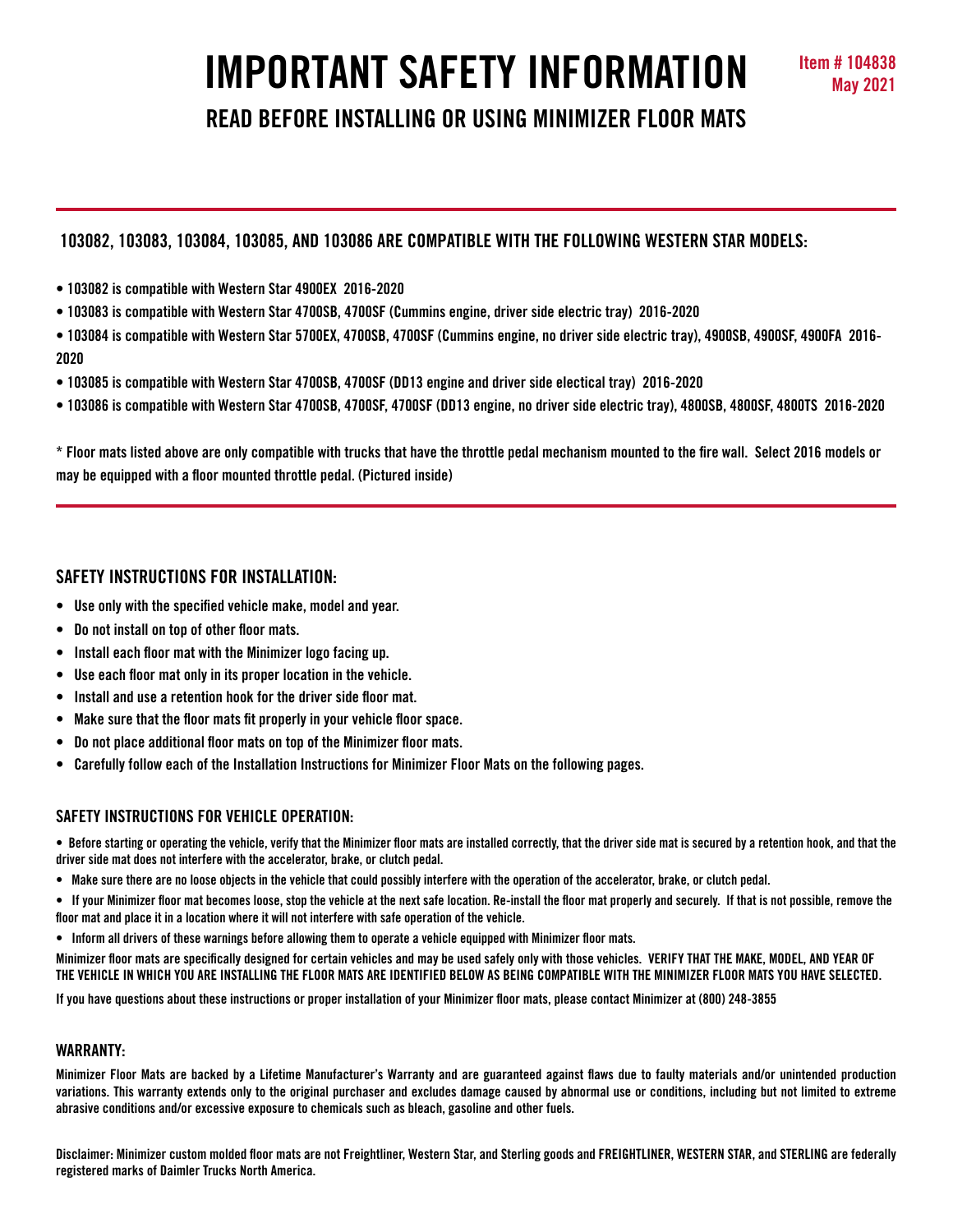#### **Figure 1 - Fire Wall Mounted Throttle Pedal Mechanism**



**Figure 2 - Floor Mounted Throttle Pedal Mechanism**



# **WESTERN STAR FLOOR MAT KIT SPECIFICATIONS:**

**• Kit 103082 shown in Figure 3 is compatible with Western Star Model 4900EX 2016-2019.**

## **Figure 3 - Kit 103082 Contents**



**• Kit 103083 shown in Figure 4 is compatible with Western Star 4700SB and 4700SF trucks equipped with a Cummins Engine and driver side electrical tray 2016-2019.**

#### **Figure 4 - Kit 103083 Contents Figure 8 - Kit 103086 Contents**



**• Kit 103084 shown in Figure 5 is compatible with Western Star 5700XE 2016-2018 and Western Star 4700SB and 4700SF trucks equipped with a Cummins Engine and no driver side electrical tray 2016-2019 See figure 6 below for visual of electrical tray.**

**Figure 5 - Kit 103084 Contents**



**Figure 6 - Driver Side Electrical Tray**



**• Kit 103085 shown in Figure 7 is compatible with Western Star 4700SB and 4700SF trucks equipped with a DD13 Engine and driver side electrical tray 2016-2019.**

## **Figure 7 - Kit 103085 Contents**



**• Kit 103086 shown in Figure 6 is compatible with Western Star 4700SB and 4700SF trucks equipped with a DD13 Engine and no driver side electrical tray 2016-2019.**

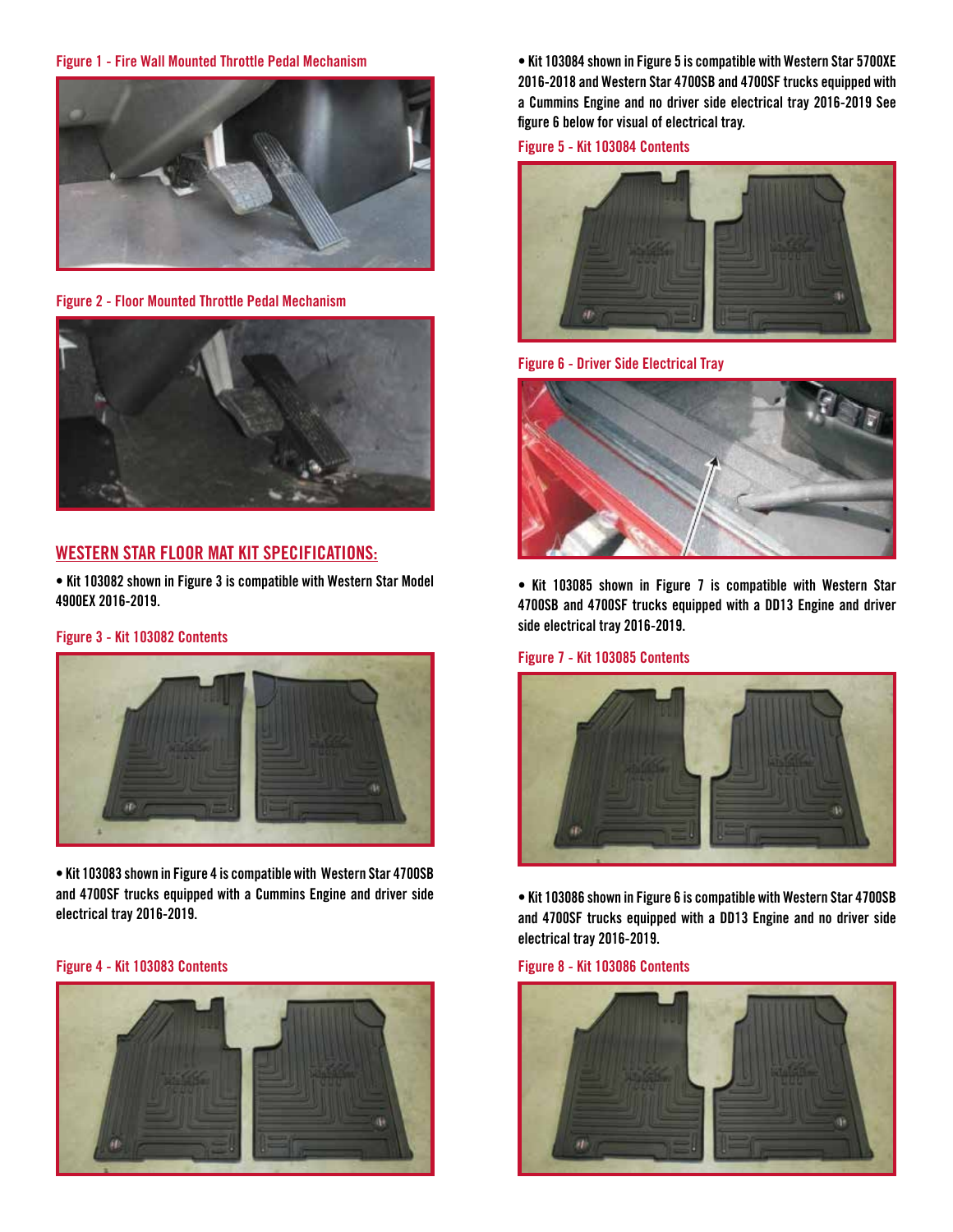# **INSTALLATION INSTRUCTIONS:**

**1. Remove other floor mats from the vehicle before installing Minimizer floor mats.**

**2. Install the Minimizer floor mats right side up, with the Minimizer logo visible.**

**3. Each Minimizer floor mat is contoured to fit a particular location in the vehicle and may be used safely only in that location.**

**4. The Minimizer floor mat package contains one driver side mat and one passenger side mat.** 

**5. Position the driver mat in the truck as shown in Figure 9. The driver mat must be pushed all the way forward so the front lip is making full contact with the doghouse trim panel and fire wall.** 

**Figure 9 - Driver Mat in Position**



**Notes: The driver mat is designed to fit several common OEM seat bases. Truck seats that are equipped with a large rubber boot around the seat suspension (as shown in Figure 10) will require hand trimming at the time of installation. Some other aftermarket seats may also require hand trimming for proper fit. There is a raised rib molded into the driver mat to use as a trim guide and to contain liquid. Use a sharp utility knife to trim the mat as shown in Figure 11.** 

**Figure 10 - Large Rubber Boot around Seat Suspension**



**Figure 11 - Hand Trimming for Seat with Rubber Boot**



**6. Inside the package with the installation instructions, locate two black plastic retention hooks and a white tube of Primer 94 as shown in Figure 12.**

**Figure 12 - Retention Hooks and Primer 94**



**7. Insert a hook up through the hole in the right rear corner of the driver side floor mat. The hook should fit flush with the underside of the floor mat.** 

**8. Once the hook is in place, let the driver mat and hook rest on the floor as shown in Figure 13. Next, confirm that the mat is not interfering with foot pedals and verify it is making proper contact with the surfaces surrounding the floor.**

**Figure 13 - Driver Mat Hook in Position**



**9. Mark the approximate position where the hook needs to be attached to the floor. Once the position is located, remove the driver mat from the truck.**

**10. Activate the tube of Primer 94 by crushing the tube at the black dot.**

**11. Clean all dirt or debris off the truck floor and apply Primer 94 to the truck floor area where the hook will be attached.**

**12. Allow the Primer 94 to dry on the truck floor for five minutes.** 

**13. Install the driver mat in the truck with the hook inserted. Next, peel away the paper backing from the hook.**

**14. While holding onto neck of the hook, lower the driver mat into position and stick the hook to the floor. Apply firm pressure to the hook as shown in Figure 14 for 30 seconds to ensure a proper bond to the rubber floor.**